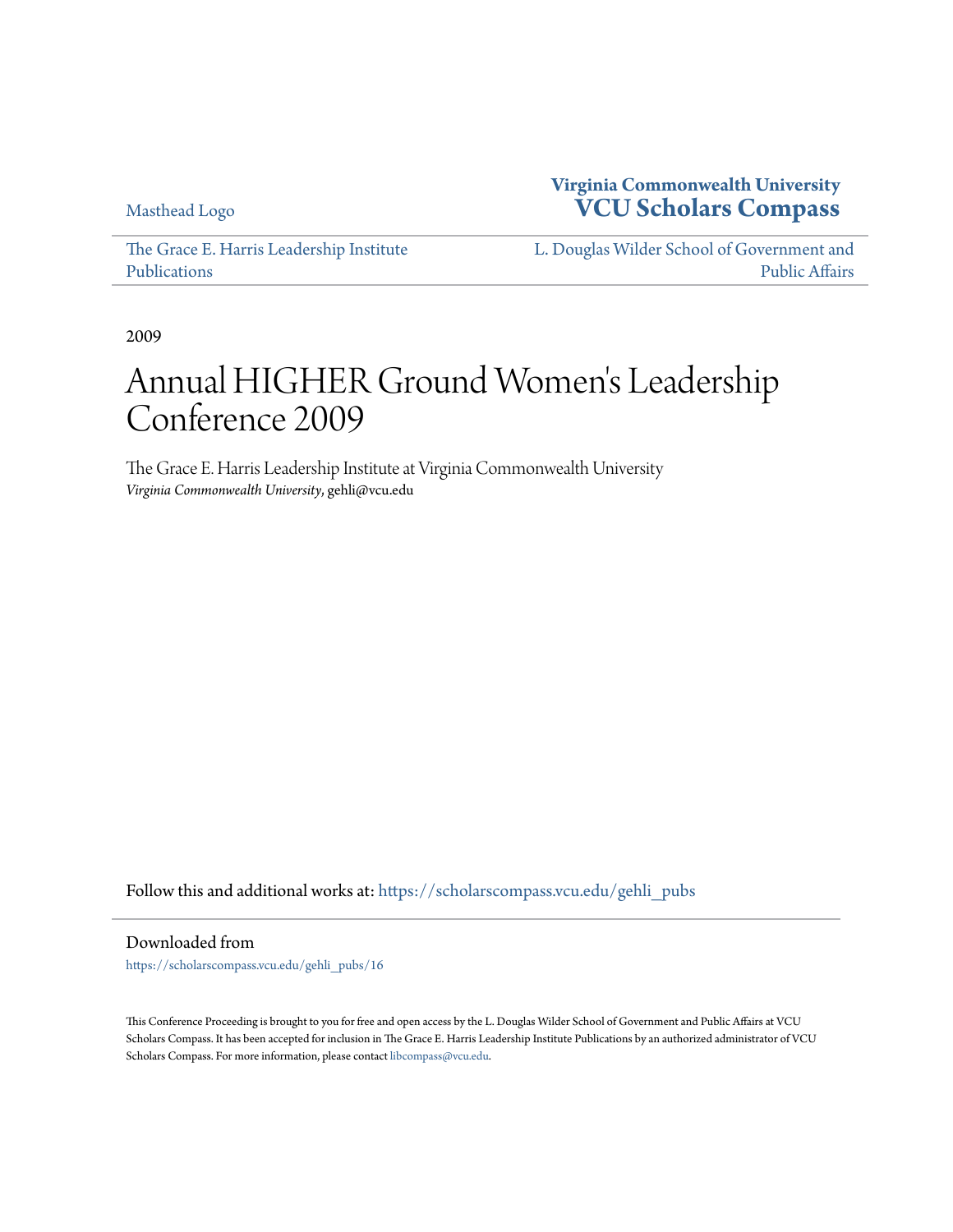# **HIGHER Ground Women's Leadership Development Program 3rd Annual Luncheon**

LAGING TODAY<br>Leading Tomorrow



Leadership Presence WHAT ACTORS HAVE that leaders need

Courageous leadership Life is not always pretty: Leading in difficult times

> Finding balance Leading through life's transitions



## Keynote Speaker

Friday, January 23, 2009 Crowne Plaza Richmond West

 $E_{\nu a}$   $T_{e i q}$   $H_{\text{ardy}}$ Dominion Executive Vice President, Retired

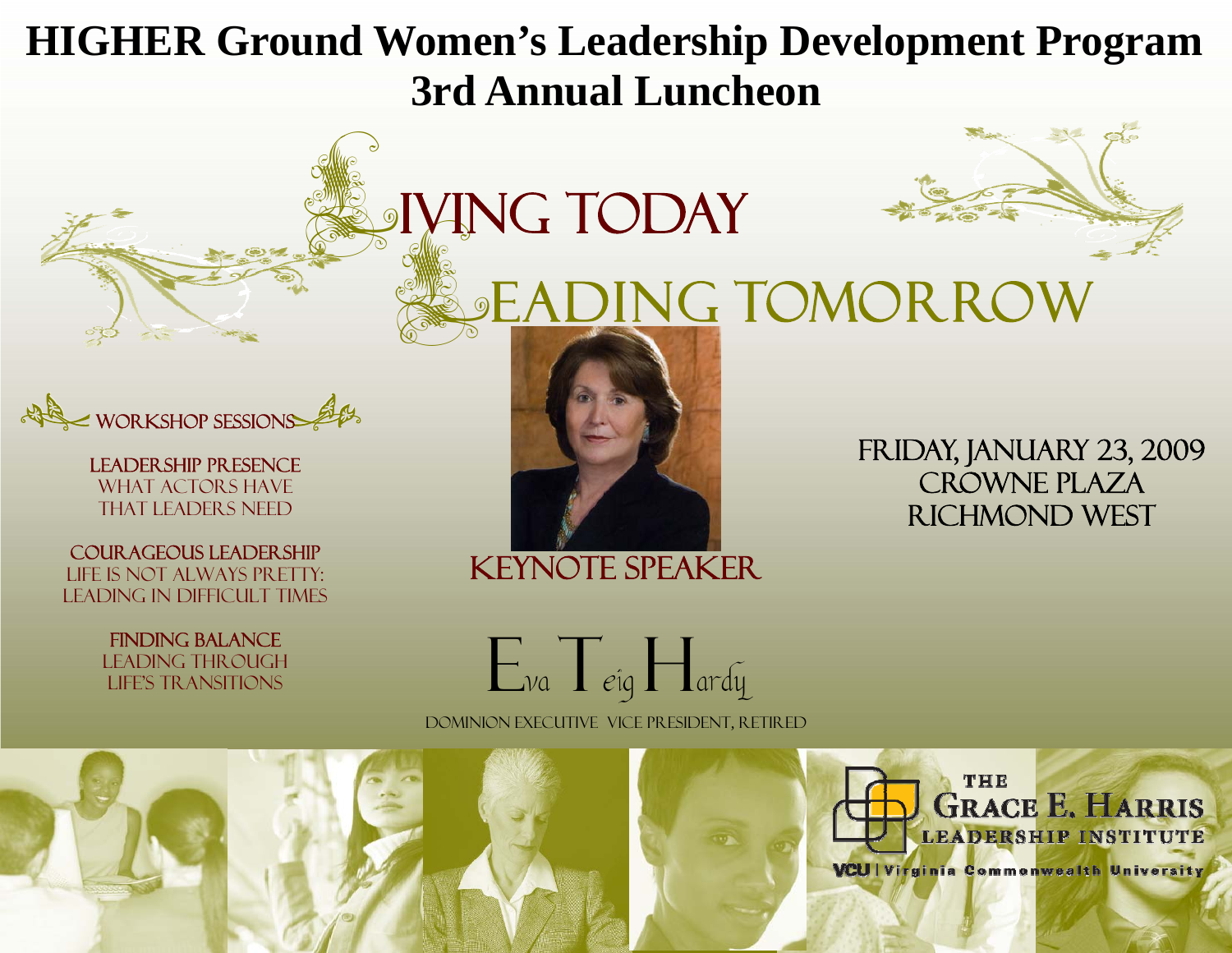### Grace E. Harris Leadership Institute, VCU HIGHER Ground Women's Leadership Development Program Annual Luncheon

Living Today<br>Leading Tomorrow

Friday, January 23, 2009 Crowne Plaza RICHMOND West

#### ♦♦♦♦♦♦♦♦♦♦♦♦♦♦♦♦♦♦♦♦♦♦♦♦♦♦♦♦

| $11:00$ a.m. | Registration                                                                                                                                                                                                                                                                                                                                                                                                                    |                                                                                                                          |
|--------------|---------------------------------------------------------------------------------------------------------------------------------------------------------------------------------------------------------------------------------------------------------------------------------------------------------------------------------------------------------------------------------------------------------------------------------|--------------------------------------------------------------------------------------------------------------------------|
| $12:00$ p.m. | <b>Welcoming Remarks</b>                                                                                                                                                                                                                                                                                                                                                                                                        | Dr. Nakeina E. Douglas, Director<br>Grace E. Harris Leadership Institute<br>Virginia Commonwealth University             |
| $12:10$ p.m. | Alumna Speaker                                                                                                                                                                                                                                                                                                                                                                                                                  | Rose Hatcher, Procurement Manager,<br>Aetna<br>HIGHER Ground Alumna, Class of 2008                                       |
|              |                                                                                                                                                                                                                                                                                                                                                                                                                                 | -Buffet Lunch-                                                                                                           |
| $12:50$ p.m. | <b>Introduction of Speaker</b>                                                                                                                                                                                                                                                                                                                                                                                                  | Dr. Grace E. Harris, Distinguished Professor<br>Grace E. Harris Leadership Institute<br>Virginia Commonwealth University |
| $1:00$ p.m.  | <b>Keynote Speaker</b>                                                                                                                                                                                                                                                                                                                                                                                                          | <b>Eva Teig Hardy, Executive Vice President, Retired</b><br>Dominion                                                     |
| 1:30 p.m.    | -Break-                                                                                                                                                                                                                                                                                                                                                                                                                         |                                                                                                                          |
|              | <b>Session A- Leadership with Presence</b><br>David S. Leong, Professor<br>Theater Department, Virginia Commonwealth University<br><b>Aaron Anderson, Associate Professor</b><br>Theater Department, Virginia Commonwealth University<br><b>Session B- Finding Balance</b><br>Sindy M. Benavides, Director of Gubernatorial Appointments & Latino Liaison<br>Secretary of the Commonwealth, Office of Governor Timothy M. Kaine |                                                                                                                          |
|              |                                                                                                                                                                                                                                                                                                                                                                                                                                 |                                                                                                                          |
|              | Tekisha Dwan Everette, Senior Government Relations Manager<br>Drinker Biddle & Realth LLP                                                                                                                                                                                                                                                                                                                                       |                                                                                                                          |
|              | Lisa Schaffner, Public Relations and Marketing Director<br>United Network for Organ Sharing                                                                                                                                                                                                                                                                                                                                     |                                                                                                                          |
|              | <b>Session C- Courageous Leadership</b><br>Dr. Sheryl D. Bailey, Executive Director<br>Virginia Resources Authority                                                                                                                                                                                                                                                                                                             |                                                                                                                          |
|              | $3:15$ p.m.                                                                                                                                                                                                                                                                                                                                                                                                                     | -Break-                                                                                                                  |
| $3:30$ p.m.  | <b>Networking Session</b>                                                                                                                                                                                                                                                                                                                                                                                                       |                                                                                                                          |